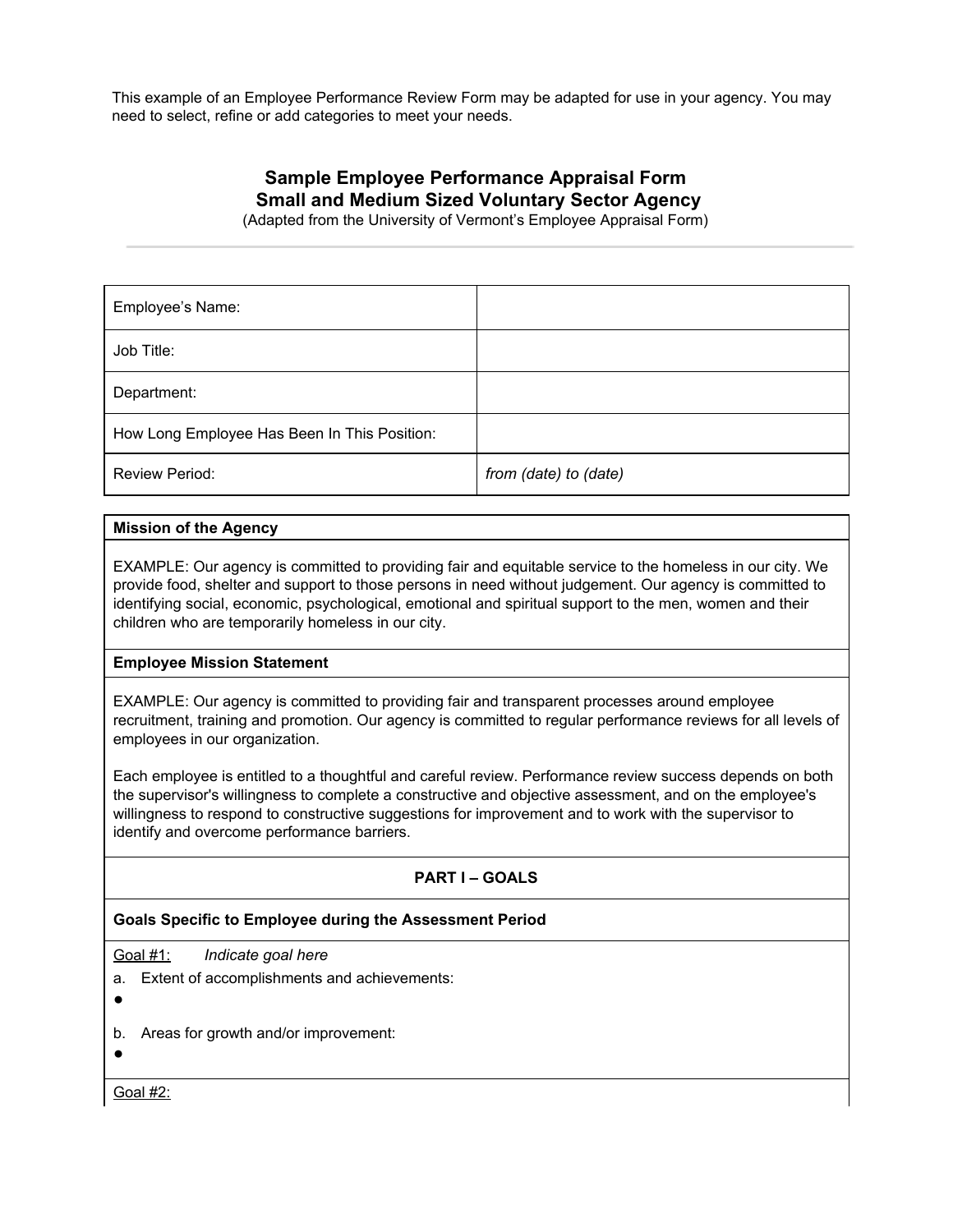| a.                                      | Extent of accomplishments and achievements:                                                                    |  |
|-----------------------------------------|----------------------------------------------------------------------------------------------------------------|--|
| b.                                      | Areas for growth and/or improvement:                                                                           |  |
|                                         | Goal #3:                                                                                                       |  |
| a.                                      | Extent of accomplishments and achievements:                                                                    |  |
| b.                                      | Areas for growth and/or improvement:                                                                           |  |
| <b>Future Goals for the Individual</b>  |                                                                                                                |  |
|                                         | Goal #1:<br>Indicate goal here                                                                                 |  |
| а.                                      | Objective of the goal:                                                                                         |  |
| b.                                      | Resources and support required (i.e., course work, other training, equipment, supervisor access or<br>funding) |  |
| Goal #2:                                |                                                                                                                |  |
| a.                                      | Objective of the goal:                                                                                         |  |
| b.                                      | Resources and support required (i.e., course work, other training, equipment, supervisor access or<br>funding) |  |
|                                         | Goal #3:                                                                                                       |  |
| a.                                      | Objective of the goal:                                                                                         |  |
| b.                                      | Resources and support required (i.e., course work, other training, equipment, supervisor access or<br>funding) |  |
| <b>Part II - PERFORMANCE CATEGORIES</b> |                                                                                                                |  |
|                                         | 1. WORK QUALITY                                                                                                |  |
|                                         | Standard: Provides accurate, thorough, professional work regularly.                                            |  |
|                                         | Insert comments here                                                                                           |  |
| 2.                                      | <b>JOB KNOWLEDGE</b>                                                                                           |  |
|                                         | Standard: Well-informed and educated in performing to the level expected for the job.                          |  |
| 3.                                      | <b>NEW KNOWLEDGE</b>                                                                                           |  |

*Standard: Seeks new knowledge, applies it to the job and shares it with others.*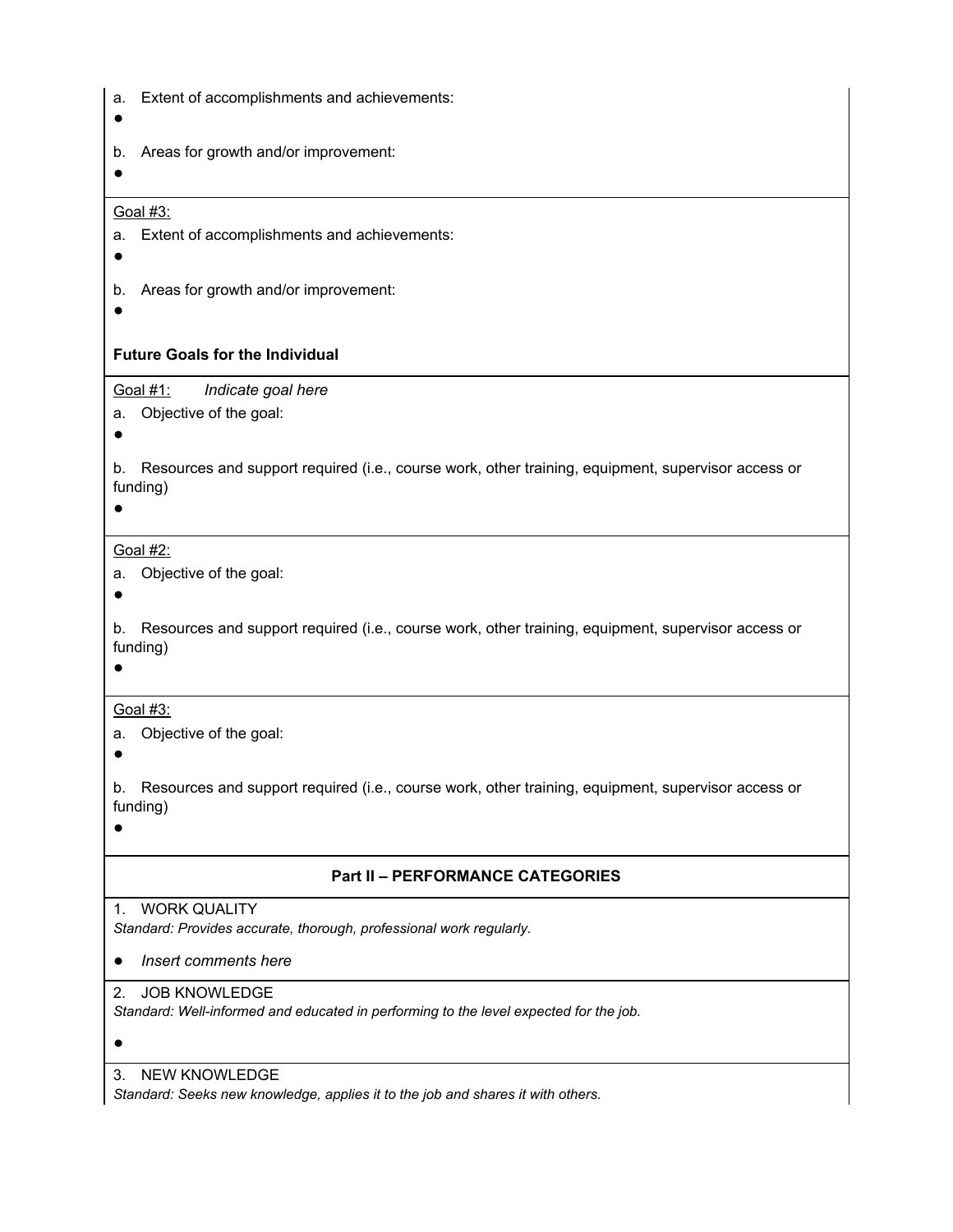| 4. ORGANISATION & PLANNING<br>Standard: Organizes, plans, and forecasts work skillfully to meet job needs.                                      |
|-------------------------------------------------------------------------------------------------------------------------------------------------|
|                                                                                                                                                 |
| ANALYSIS & JUDGEMENT<br>5.<br>Standard: Analyses problems skilfully; uses logic and good judgement to reach solutions.                          |
|                                                                                                                                                 |
| DEPENDABILITY & CONSISTENCY<br>6.<br>Standard: Personally responsible, steadfast and can be called upon for difficult and pressured challenges. |
|                                                                                                                                                 |
| <b>COMMUNICATION</b><br>7.<br>Standard: Communicates knowledge clearly, accurately and thoroughly.                                              |
|                                                                                                                                                 |
| <b>LISTENING SKILLS</b><br>8.<br>Standard: Listens attentively and responds thoughtfully to needs, goals and aspirations.                       |
|                                                                                                                                                 |
| INTERPERSONAL SKILLS<br>9.<br>Standard: Works well with others; gets things done with people, and keeps information lines open at all levels.   |
|                                                                                                                                                 |
| 10. INITIATIVE<br>Standard: Helps to determine the needs of the work place; helps all to meet the goals.                                        |
|                                                                                                                                                 |
| 11. TEAMWORK<br>Standard: Co-ordinates own work with others, seeks opinions, values working relationships.                                      |
|                                                                                                                                                 |
| 12. RESOURCE USE<br>Standard: Effectively uses human resources and funds available to accomplish the job.                                       |
|                                                                                                                                                 |
| 13. SERVICE-CENTRED WORK<br>Standard: Regularly seeks to provide quality service to achieve customer satisfaction.                              |
|                                                                                                                                                 |
| 14. MULTICULTURALISM & DIVERSITY SUPPORT<br>Standard: Demonstrates a responsible commitment to multiculturalism and diversity.                  |
|                                                                                                                                                 |
| 15. ATTENDANCE & PUNCTUALITY<br>Standard: Regularly present and punctual.                                                                       |
|                                                                                                                                                 |